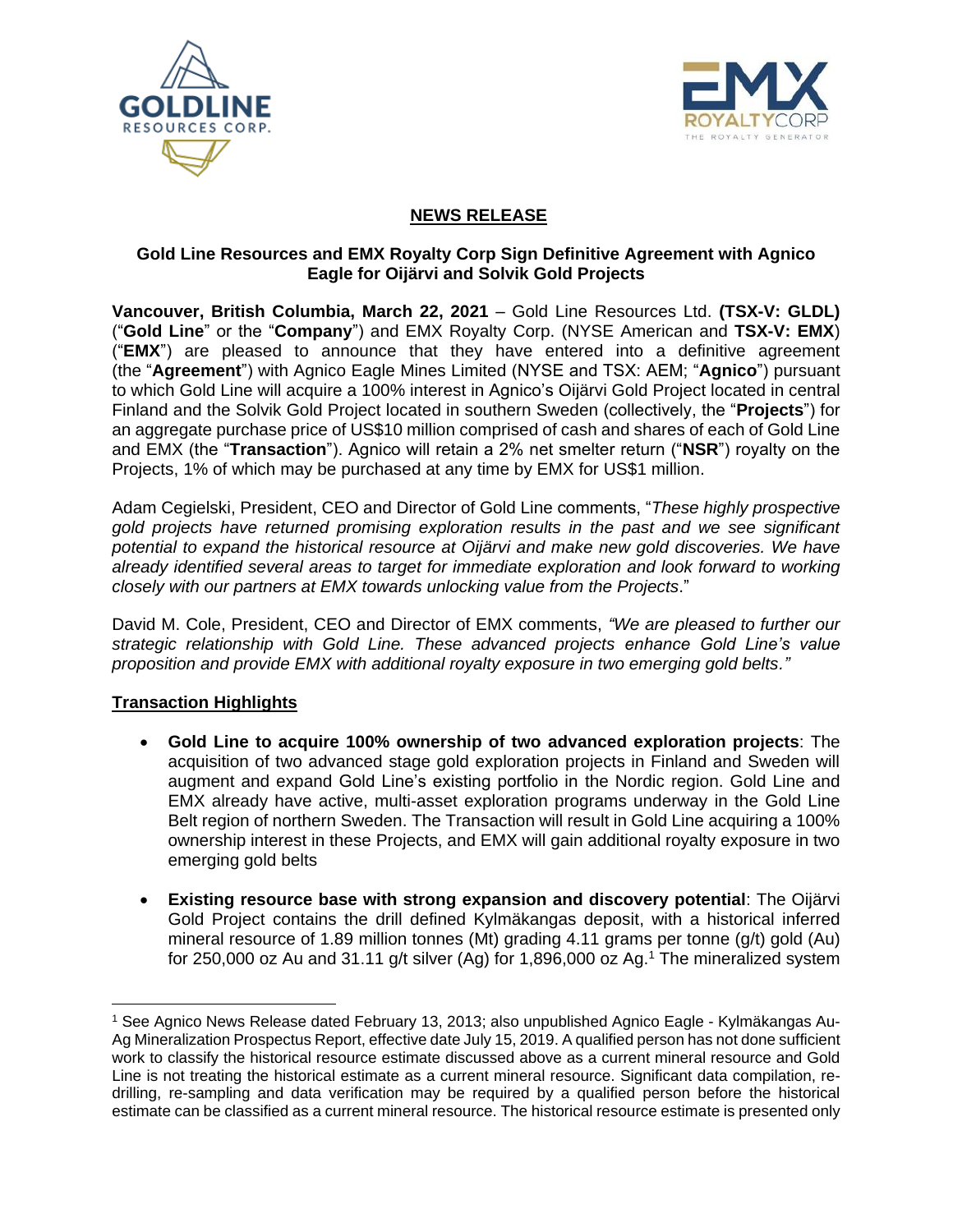remains open for expansion at depth and along strike of the 1.5 kilometer (km) mineralized trend of known mineralization.

In addition to the Kylmäkangas deposit, reconnaissance drilling by Agnico has identified additional zones of mineralization both along trend and as parallel zones of mineralization elsewhere on the Oijärvi Gold Project. Several of these peripheral targets merit follow-up.

- **Novel grassroots discovery in Southern Sweden**: The Solvik Gold Project is a novel discovery of quartz vein and shear zone-hosted gold mineralization in southern Sweden, in an area that has seen little historical gold exploration. Five key areas at Solvik contain drill defined zones of mineralization, with multiple untested targets elsewhere on the property, although no mineral resources have been reported at Solvik.
- **Significant technical database to support a renewed exploration focus**: 335 holes have been drilled to date across the Projects for a total of 60,218 meters (m). Historical drill intercepts include 22.6 g/t of gold and 126.3 g/t of silver over 11.0 m (estimated true width) at the Oijärvi Gold Project and 2.50 g/t Au over 19.4 m (estimated true width) at the Solvik Gold Project.<sup>2</sup>
- **Gold Line and EMX to expand strategic partnership**: EMX will receive additional shares in Gold Line that will increase EMX's ownership position. Gold Line will continue to work closely with EMX as its exploration partner in the region and have already commenced planning to expand Gold Line's 2021 exploration program to incorporate several high priority opportunities identified on the Projects.

#### **Oijärvi Gold Project**

The Oijärvi Gold Project is a 1,641 hectare advanced exploration project located approximately 350 km south of Agnico's Kittila Mine and 85 km east of the city of Kemi, Finland. The property covers a late Archean-age greenstone belt known as the Oijärvi Greenstone Belt, similar to those found elsewhere in Finland and in the Canadian Shield, that hosts several gold-bearing zones within the project area.

A total of 292 holes have been drilled to date across the project for a total of 51,854 m. Several holes have intersected significant gold values over large thicknesses, including 22.6 g/t Au and 126.3 g/t Ag over 11.0m (estimated true width). Mineralization is developed in and around swarms of orogenic-style quartz veins associated with quartz-feldspar porphyry intrusions, and with disseminated sulfides in sediments, the latter style of mineralization only being recently recognized in the district.

The project contains the drill defined Kylmäkangas deposit, which comprises a historical inferred mineral resource of 1.89 Mt grading 4.11 g/t Au for 250,000 oz Au and 31.11 g/t Ag for 1,896,000 oz Ag. The mineralized system remains open at depth and along strike towards southwest and northeast. A qualified person has not done sufficient work to classify the historical resource estimate discussed above as a current mineral resource and Gold Line is not treating the historical estimate as a current mineral resource. Significant data compilation, re-drilling, re-sampling and

for the purpose of describing the extent of gold mineralization and to outline the exploration potential. This historical resource estimate should not be relied upon.

<sup>&</sup>lt;sup>2</sup> The historical drilling was reported by Agnico. Gold Line has not done sufficient work to verify these drill results but believes the drill results to be reliable and relevant.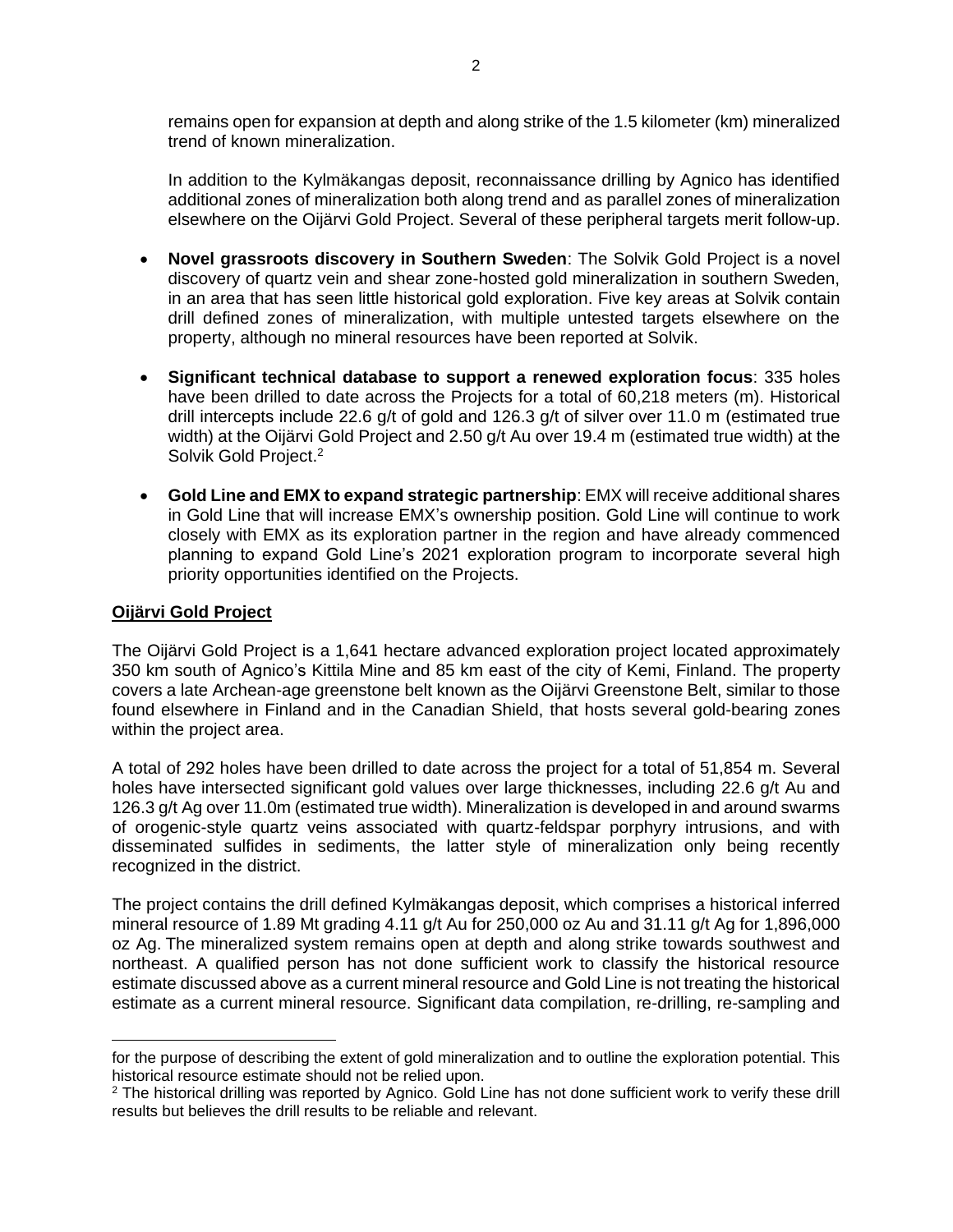data verification may be required by a qualified person before the historical estimate can be classified as a current mineral resource. The historical resource estimate is presented only for the purpose of describing the extent of gold mineralization and to outline the exploration potential. This historical resource estimate should not be relied upon.

Reconnaissance drilling 1.8 km to the southwest of the Kylmäkangas deposit intersected gold mineralization in the same stratigraphic position as Kylmäkangas, with little to no drilling in between. The sediment-hosted gold mineralization described above was intercepted in drill hole SAR09001 to the south of the main Kylmäkangas zone. These targets are expected to be prioritized by Gold Line for follow-up drilling.

## **Solvik Gold Project**

The Solvik Gold Project is a 9,240 hectare advanced exploration project located approximately 16 km south from past producing Harnäs gold mine in south western Sweden. Gold mineralization at Solvik occurs in quartz veins and breccias developed along deformation zones, and in quartzsericite altered host rocks. Deformation zones mapped and documented by Agnico's work at Solvik total over 55 km in cumulative strike length, which represents considerable upside exploration potential.

A total of 43 holes have been drilled to date across the project for a total of 8,364 m. Several holes have intersected gold mineralization with the best intercepts being 2.50 g/t Au over 19.4 m and 2.71 g/t Au over 8.5 m (estimated true widths). Over 100 channel samples from outcrops and boulders have returned a number of surface high grade Au-grades between 1.0 - 90.1 g/t Au.

There was little to no modern exploration conducted in the area prior to Agnico's exploration work in 2011 and the project area remains underexplored.

## **Transaction Details**

Pursuant to the terms of the Agreement, Gold Line will purchase the Projects from Agnico and Agnico will retain a 2% NSR royalty on the Projects, 1% of which may be purchased at any time by EMX for US\$1,000,000.

Consideration for the Transaction is US\$10 million, comprised of US\$7 million in cash, US\$1.5 million in common shares of EMX ("**EMX Shares**") and US\$1.5 million in common shares of Gold Line ("**Gold Line Shares**"), which shall be paid to Agnico as follows:

| Date                                          | <b>Cash Payments</b><br>(USD) | <b>EMX Shares</b><br>(USD) | <b>Gold Line Shares</b><br>(USD) |
|-----------------------------------------------|-------------------------------|----------------------------|----------------------------------|
| Upon signing of the Agreement                 | \$750,000                     | \$375,000                  | \$375,000                        |
| On the first anniversary of the<br>Agreement  | \$1,500,000                   | \$500,000                  | \$500,000                        |
| On the second anniversary of the<br>Agreement | \$1,750,000                   | \$625,000                  | \$625,000                        |
| On the third anniversary of the<br>Agreement  | \$3,000,000                   |                            | $\overline{\phantom{0}}$         |
| <b>Total</b>                                  | \$7,000,000                   | \$1,500,000                | \$1,500,000                      |

As part of the Agreement, EMX will receive cash and share payments from Gold Line as set out in the table below, as well as the purchase right of 1% of Agnico's 2% NSR royalty.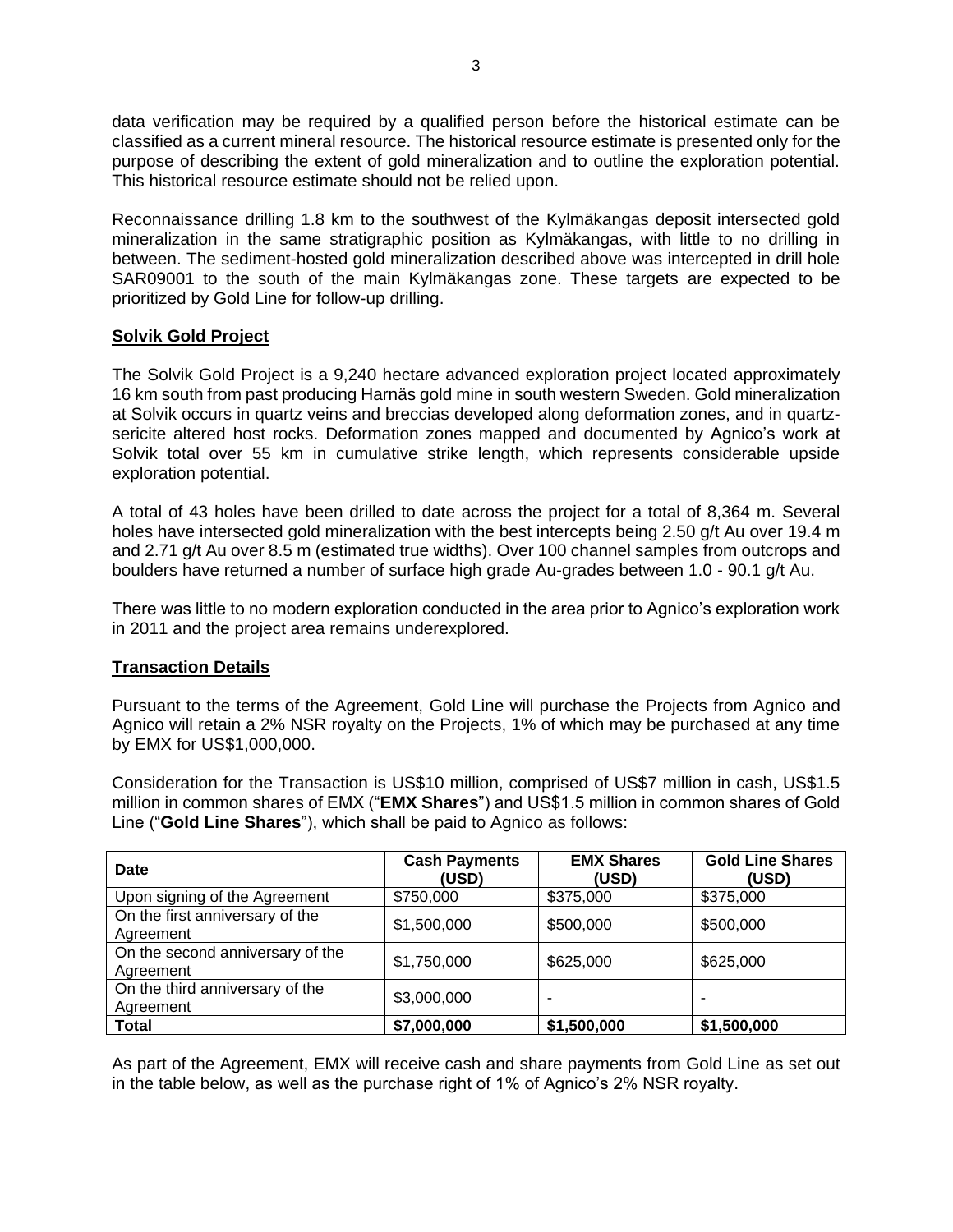| Date                                          | <b>Cash Payments</b><br>(USD) | <b>Gold Line Shares</b><br><b>Issued to EMX</b><br>(USD) | <b>Total Payable</b><br>(USD) |
|-----------------------------------------------|-------------------------------|----------------------------------------------------------|-------------------------------|
| Upon signing of the Agreement                 |                               | \$375,000                                                | \$375,000                     |
| On the first anniversary of the<br>Agreement  | \$250,000                     | \$250,000                                                | \$500,000                     |
| On the second anniversary of the<br>Agreement | \$312,500                     | \$312,500                                                | \$625,000                     |

In connection with the entering into of the Agreement, and upon completion of the Transaction, the Company intends to pay a fee of US\$200,000 to be split evenly between two arms-length third-parties who assisted in facilitating the Transaction, and to be satisfied through the issuance of common shares of Gold Line. All common shares issued in connection with the Transaction will be based on the volume-weighted average price for the 20 trading days prior to the date of issuance.

Completion of the Transaction is subject to customary closing conditions, including the approval by the TSX Venture Exchange.

The scientific and technical information in this news release has been reviewed and approved by Michael Dufresne, M.Sc, P.Geol., P.Geo, Principal and President of Apex Geoscience Ltd, a qualified person as defined by National Instrument 43-101.

#### **About Gold Line Resources Ltd.**

Gold Line is focused on advancing gold projects with significant exploration potential in prolific gold-producing regions of Sweden and Finland. Gold Line is working in one of the world's top mining jurisdictions and emerging exploration frontiers due to its strong mineral endowment, stable tenure, straightforward permitting, favourable tax regime and supportive geopolitical landscape.

Gold Line currently holds a prospective portfolio of five gold exploration projects in Sweden: one project is in the Skelleftea belt of north-central Sweden and four projects, including the Långtjärn property, are located within the Gold Line Mineral Belt of north-central Sweden. The projects are located on a 200-kilometre Proterozoic greenstone sedimentary belt that is host to multiple gold showings and deposits.

For further information on Gold Line contact:

Adam Cegielski President & Chief Executive Officer Tel: 1-800-858-9710

#### **About EMX.**

EMX is a precious and base metals royalty company. EMX's investors are provided with discovery, development, and commodity price optionality, while limiting exposure to risks inherent to operating companies. The Company's common shares are listed on the NYSE American Exchange and the TSX Venture Exchange under the symbol EMX. Please see [www.EMXroyalty.com](http://www.emxroyalty.com/) for more information.